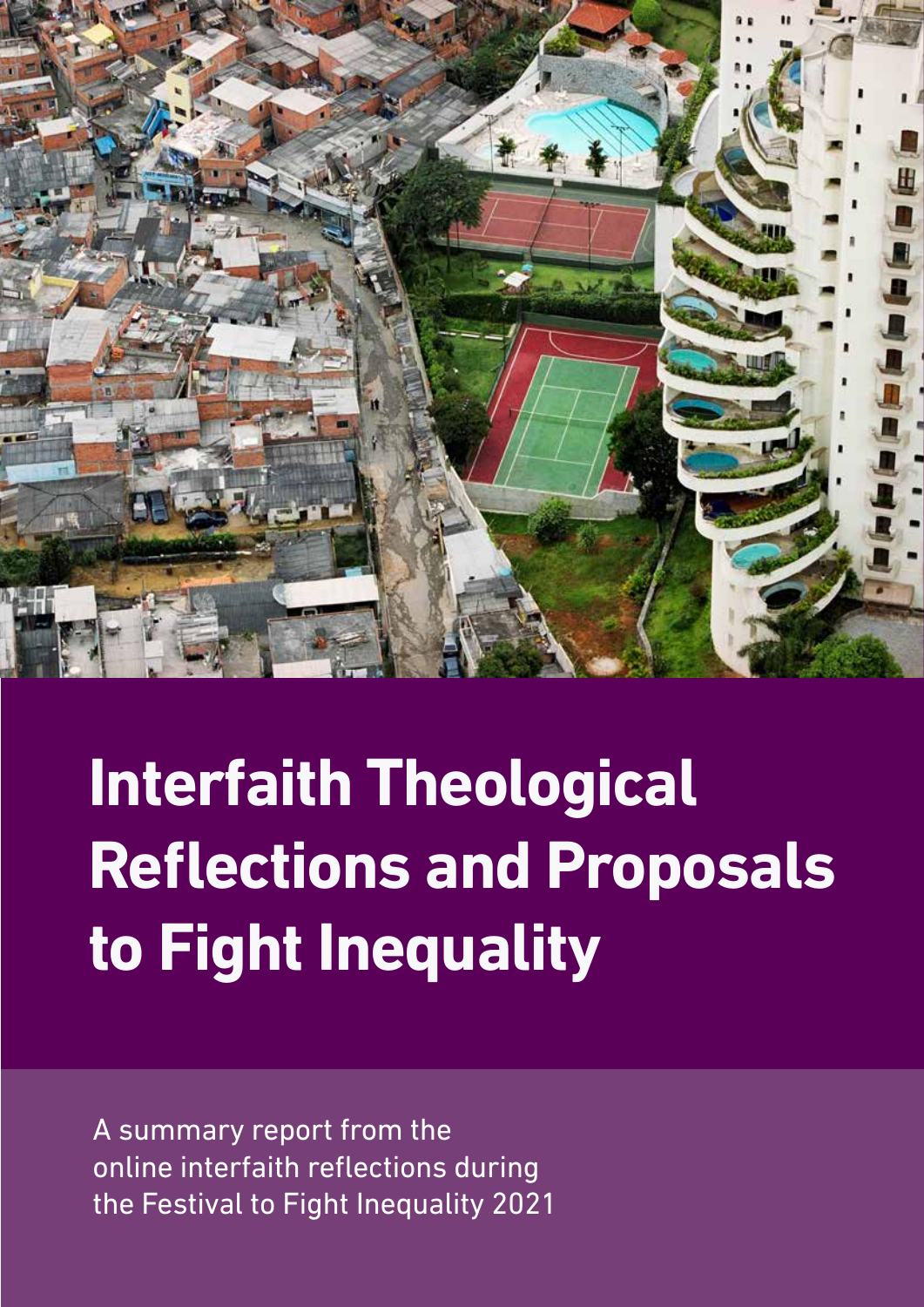



Bob Marley once said: *"a hungry man is an angry man."* Inequality fuels poverty and provokes violence and insecurity. It denies millions of people the right to live full lives with dignity. People of faith have centuries of experience from Churches (WCC), the Lutheran World Federation (LWF), ACT Alliance, Christian Aid (CA), the Interfaith Standing Committee on Economic Justice and Integrity of Creation (ISCEJIC) and Norwegian Church Aid (NCA). The webinar was part of the *Festival to Fight Inequality*, by the Fight Inequality Alliance.





actalliance

*"The world has enough for everyone's needs, but not for everyone's greed."* These words of Mahatma Gandhi were reiterated education, and act when humanitarian crises occur. As faithduring the webinar at which Christian and Muslim scholars gathered to reflect on inequality and poverty – and what we, as people of faith, can do to fight inequality. This report is a brief summary of reflections made during the webinar, with the hope of inspiring and challenging faith actors to go deeper into the teaching, and to engage with and act on inequalities. Both Islamic and Christian teaching tell us that all human beings are created in the Image of God. For God, we are equal. We live in God's grace and covenant, and we are promised a life in abundance. responding to people's needs. We provide healthcare and based actors we play an important role in bringing hope and direction. We speak up against poverty and injustice – and now the time has come to address inequalities. Together with movements involving people from all over the world we will add our faith-based voices to the demand for fairer redistribution of wealth, gender justice and social protection as a matter of justice and human rights. The online webinar *"Theological Reflections and Proposals to Fight Inequality"* was organised by the World Council of

Inequality has many faces: It is the face of a man living in wealth and extravagance, while a jobless Afro-American cannot afford necessary healthcare. Inequality is the faces of millions of vaccinated people living in the northern hemisphere, while most Africans have not yet had the opportunity to protect themselves from Covid-19. Inequality is the face of a girl fetching water, while her brother attends school. Economic systems and structures uphold these inequalities, allowing a few to capture wealth while excluding millions from living lives in dignity.

### **Foreword**

| Theological reflections on wealth and poverty from a Christian perspective 4                                   |  |
|----------------------------------------------------------------------------------------------------------------|--|
| Theological reflections on wealth and poverty from an Islamic perspective                                      |  |
|                                                                                                                |  |
|                                                                                                                |  |
|                                                                                                                |  |
|                                                                                                                |  |
|                                                                                                                |  |
| Racial inequality (and according to the control of the control of the control of the control of the control of |  |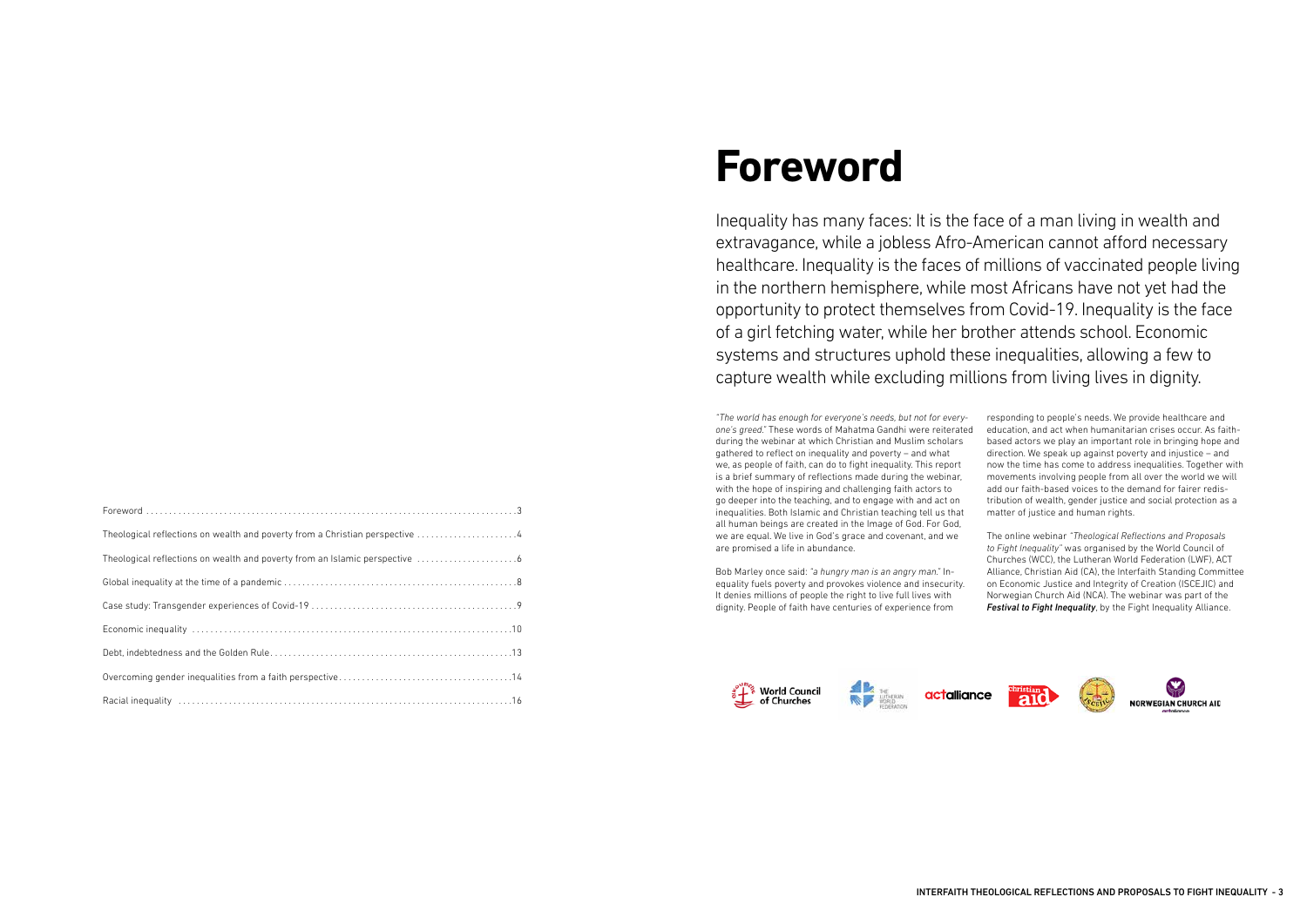*Faith leaders unite to address global inequality at the Alternative Mining Indaba. Photo: Bellah Zulu/NCA*

Poverty and human deprivation have been recognised as the most central challenges to the development of human society since the dawn of history. There is also the issue of wealth; its creation, possession and distribution, and our attitude towards it. Poverty is considered a major constraint on any form of human development.

All over the world, disparities between the rich and the poor, even in the wealthiest of nations, are widening sharply. Fewer people are becoming increasingly "successful" and "wealthy", while a disproportionately large population is becoming even poorer. Ironically, all this is happening in a world that God has blessed with abundance; enough to allow every living soul on Earth to have a decent and comfortable life.

It is wrong to separate faith and everyday life – and indeed this cannot be done in the world of economics. "Economic life is one of the chief areas where we find out our faith." This argument is accepted by many Christians, since the Bible teachings in both the Old and the New Testament touch a lot on the economic issues of poverty and wealth and the attitudes we should have towards them. The life and teachings of Jesus Christ show that God Himself has a special love and concern for the poor. Christians cannot compartmentalise religion in economic matters. They must take a holistic, integrated approach.

The Old Testament clearly teaches that God has a special love and regard for the poor. He instructed those who had more to share with them and not to oppress them. The Israelites were to leave gleanings for the poor when they

reaped and harvested (Lev. 19:9, 10). He admonished them further: "Do not be hard-hearted or tight-fisted toward your poor brother. Rather be open handed and freely lend him whatever he needs" (Deut. 15:7–8). The poor have as much right to a place in God's world as the wealthy and the rules He established were designed to promote social equality.

The prophets also thundered against the oppression of the poor. As the conscience of the nation, they denounced greedy landlords, land grabbers, liquor vendors and moneylenders. They called God's people to genuine religion that helped the needy, rather than trusting in ceremonies (Isa. 58:6-7). Among the sins of Israel upon which God pronounced judgment through Amos were trampling upon the poor, cheating with dishonest scales and buying the poor and needy for a pair of sandals (Amos 2:7, 8; 8:5,6).

The life of Christ was one of poverty, an impression very generally derived from the familiar words of Isaiah 53 and also from Phil. 2:7 (took Himself the form of a slave) and 2 Cor. 8:9 (He became poor that yet through his poverty might become rich). Jesus was a poor man who spent his ministry helping the poor. His public ministry was holistic. Healing and preaching were inseparable and He spent more time on healing than preaching. His ministry was to the whole person. He knew that people with hungry stomachs and diseased bodies need physical liberation in order to hear the word of God – of his saving grace. He stooped low to raise everybody; the lepers, the cripples, the demoniacs, the blind, the deaf, the prostitutes, tax collectors, women and children.



The life of Jesus turned the tables on the values of His day – and ours. The scribes and Pharisees taught and believed that material well-being went hand-in-hand with God's blessing. A materially rich man was seen as close to God because God was blessing Him. A poor or sick man was seen as being under God's curse. But Jesus' life and ministry showed the lie behind this theology and revealed what was valuable and desirable in God's kingdom. He taught by saying: *"Blessed are you who are poor, for yours is the Kingdom of God. Blessed are you who hunger now, for you will be satisfied" (Lk. 6:20, 21).* Nevertheless, Jesus was not condemning wealth, but rather the love of money. That was what kept the rich young ruler from the Kingdom, and why wealthy people like Zaccheus, Nicodemus and Joseph of Arimathea were welcomed. In the last parable that Jesus told, He portrays the final judgment, when we shall all stand before God and give an account of what we did to Jesus who came to us as the hungry, the thirsty, the homeless, the naked and the prisoner. So closely did Jesus identify Himself with the world's needy (Matt. 25:31–46). Poverty has many dimensions. While priorities vary, greater weight should be given to poor people's crying out against the agony of hunger and sickness, the deprivations from a lack of work, the anxiety of insecurity, the injustice of discrimination, the frustration of powerlessness and the denial of opportunities to children. These indeed challenge us to think beyond the narrow disciplinary boundaries and face the problem in its totality. Poverty hinders, affects and interferes with the complete development of human beings socially, mentally, physically and spiritually. This calls for an integrated and practical approach in teaching our constituencies to handle the problem of poverty with kingdom values in mind.

# **Theological reflections on wealth and poverty from a Christian perspective**

*Speak out against injustice. God needs our eyes to see the needs of our brothers and sisters. He needs our hands to help. He needs our voice to denounce the injustices committed in the silence, sometimes complicit, of many. The Lord needs our heart to manifest God's merciful love for the least, the rejected, the abandoned and the marginalised.* 

*Let us help ourselves to develop solidarity and to achieve a new economic order that no longer generates waste, by enriching economic activity with attention to the poor and the reduction of inequality.*

*Pope Francis*

*By Fr Florence Rutaihwa, Tanzania Episcopal Conference (Tanzania)*

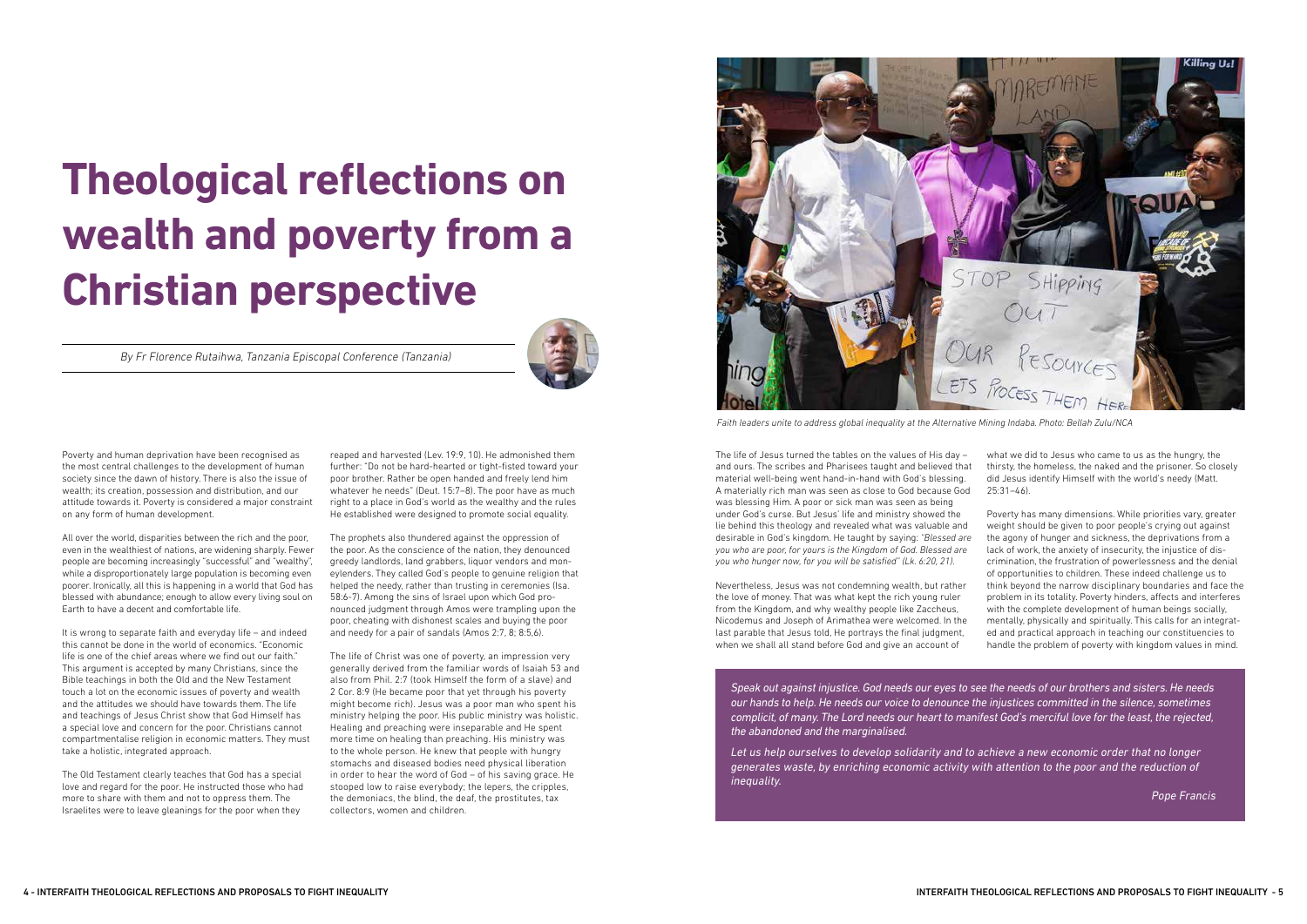Equality and the fight against inequality have been at the centre of the divine message to mankind. One of the main objectives of all the messengers sent to guide mankind – from Noah, Abraham, Moses and Jesus to Muhammad – was to remove people from being slaves of fellow human beings (and indeed other material beings) in order to be servants of the only one and true Master, God. In essence, the message was that all human beings are equal. This message is consistent with the objective for which God created us, to be .(ةفي لخ ضرأل اي ف ليمَاج ينإ كبر لاق ذإو) vicegerents of God on earth And remember when your Lord said to the angels "I am going to place a vicegerent (successive human authority) on Earth" (Qur'aan 2:30). Fulfilling the vicegerency role among other things requires freedom from any form of bondage, so that each person is free to exercise their own free will and innovate and create in the process.

Translated it means: "Had poverty been a man, I would have killed it (with my own hands).

The above is reflected in the message sent by the second Khalifah (Successor to the Prophet), Omar ibnul Khattab, to Amr ibnul Aas, the ruler of Egypt, when news reached him that one of ibnul Aas' children had abused an ordinary Egyptian citizen. Omar sent ibnul Aas the following message: "When did you start enslaving people when their mothers birthed them in a state of freedom." This statement encapsulates what the message of Islam is and has always been – that society should be just and equal.

#### Economic equality

What then is the Islamic guidance to creating prosperous and economically just communities?

Equality has many dimensions, of which economic equality, or the elimination of poverty and ensuring wealth and prosperity for all citizens, is but one. Islam considers the prosperity of all citizens a key cornerstone for proper belief. In one of the Hadeeth (Prophetic sayings), the Prophet is narrated to have said:

كاد الفقر أن يكون كفرا

Translated to mean: *"Poverty has the potential of leading one to disbelief."*

Imam Ali ibn Abi Taalib, one of the companions of the Prophet and the fourth Khalifah (Successor to the Prophet) is quoted to have said:

لو كان الفقر رجلا لقتلته (إمام على بن أي طالب

In fact, on more than one occasion, the Prophet beseeched God to protect him from poverty.

> اللهم إين أعوذ بك من الفقر اللهم إين أعوذ بك من العجز والكسل

#### Why should we fight poverty and inequality?

Why does Islam abhor poverty? Why should we seek God's protection from poverty and deprivation? Why should society as a collective deliberately work towards addressing poverty? Because the consequences of poverty are grave. Poverty creates deprivation and deprived people are potential hotspots for danger. As Bob Marley once said, a hungry man is an angry man. Poverty and economic inequality have the potential to cause a lot of instability, leading to upheaval and

conflict. Indeed, when you scan the world and look at conflict hotspots today, you will realise that these hotspots are found in areas that experience high levels of poverty and inequality. But again, poverty has the potential to drive people to disbelief.

The Islamic prescription for addressing poverty and economic inequality, leading to the creation of just and prosperous societies, is anchored on three pillars, as follows:

> $\sqrt{\frac{1}{77}}$  Make it compulsory for the wealthy and privileged in society to contribute to public social welfare and ensure that all citizens have basic necessities, including helping the less privileged climb up the social ladder through the system of Public Fund (Zakaat); and



Create an environment that rewards hard work and punishes speculation and corruption.

In the first pillar, Islam calls us to create an environment where people are allowed to transact freely amongst themselves without any let, hindrance or interference. In other words, let market forces and the effects of supply and demand regulate transactions. To this effect, Islamic teachings urge us (it is narrated that the Prophet said

دعوا الناس يرزق الله بعضهم من بعض

It is when people are left to freely transact that innovation and creativity are born, because people are rewarded according to what they are able to offer. This also naturally promotes hard work, which potentially grows GDP.

In the second pillar, Islam calls for us to promote the system of Zakaat. As people innovate, create and work hard, wealth is created. However, if this wealth is not properly regulated, it can lead to greed and the creation of cartels and monopolies. In order to curb greed and promote empathy, the provision of Zakaat exhorts those citizens whose income has reached a certain threshold to give 2.5 per cent of their wealth to the community/state for the creation of a public treasury or تيب لاملا. This public treasury is then used to provide support to the less privileged in a way that pushes them up the social ladder. It is worth noting that the Islamic system requires all members of society to be guaranteed basic necessities that include food, water, shelter and clothing. This is guaranteed through the system of Zakaat, which not only guarantees a decent living, but is also meant to ensure socioeconomic equality.

In the third pillar, Islam calls for the creation of an environment where work and production are rewarded, while speculation, gambling and corruption are punished.

من غشنا فليس منا

*He who defrauds us is not one of us.*

لعن رسول الله الراشي والمرتشي

*Cursed is the briber and the bribed.*

من بات كاال من عمل يده/طلب الحالل بات مغفورا له

*He who goes to bed with his stomach full from the food obtained from his/her hard work sleeps with his/her sins of that day forgiven.*

يأيها الذين آمنوا إمًا الخمر والميسر والانصاب والأزلام رجز من عمل الشيطان فاجتنبوه لعلكم تفلحون

*Oh you who believe! Indeed intoxicants and gambling are but the works of the Devil and so refrain from them if you are to be successful* (Qur'an 5:90).

#### **Conclusion**

There is no justification for the squalor and poverty that most parts of the world experience today. This situation has come about because we have abandoned divine guidance and adopted systems that are self-centred and promote greed. These are systems that reward corruption, speculation and laziness, at the expense of hard work, innovation and creativity. Systems that take pride in making some people masters over others, so that the slave-master relationship is sustained. Eradicating poverty and creating economically equal societies that are prosperous and just requires the collective efforts of the privileged and less privileged, both empathising with each other, bonded together with one goal of removing mankind from the slavery of another to become proud and dignified servants of the one true God. This will only happen when we:



# **Theological reflections on wealth and poverty from an Islamic perspective**

*By Sheikh Yusuf Ayami, Family Development Initiatives (Zambia)*



*Oh God, we seek your refuge from poverty and squalor.* 

*Oh God, we seek your refuge from grief and sadness, from weakness and laziness, from miserliness and from cowardice, from being overcome by debt and overpowered by men.*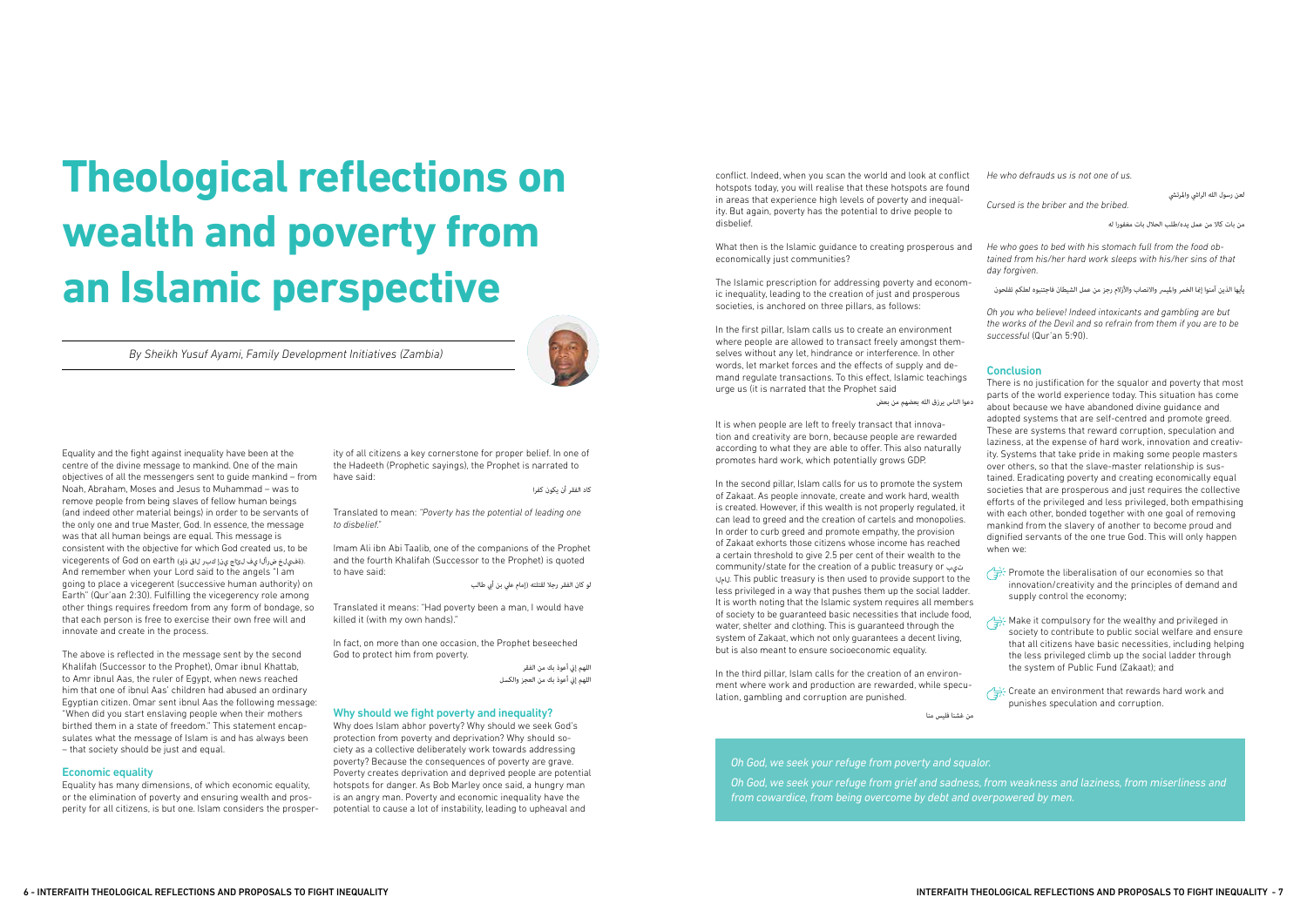People of faith. Sisters and brothers.

As a citizen of the global North, I feel ashamed. The west has more vaccines than we will ever need, and enough doses to vaccinate each of our citizens several times over. I feel ashamed because I know health workers in many countries around the world have still not been vaccinated. From an ethical point of view, the shortage of doses for the world's poorest people is a catastrophic moral failure. So far, the African continent has received the fewest vaccines on the globe. Of the 3.5 million people vaccinated worldwide, only 1.6 per cent live in African countries. The waves of Covid-19 have brought lockdowns, overwhelmed healthcare systems, lost livelihoods and, worst of all, resulted in a high death count. Many of these effects could have been prevented if more Africans had been vaccinated.

Global health authorities have warned that during a global pandemic, nobody is safe until everybody is safe. Yet vaccine inequality means that new virus strains can emerge and spread quickly to the rest of the world. This is not their responsibility. The responsibility belongs to us. As people of faith, we must remember the golden rule: do unto others as you would have them do unto you. The golden rule is found in the Bible, but also in most religions and cultures. The first time I visited the UN building in New York, I saw the inscription there, giving me hope for the future. *"Look into the face of another, and what do you see? A fellow human being, with the same dreams and hopes for a future and more important, with the right to dream and hope for a future."*

In May, Kenya's health minister said that: "there is no such thing as global solidarity when people are at their most vulnerable. As a continent, we must stop believing that there is anybody out there who is a Biblical, good Samaritan, that is just about to come and help us." And he is right. The

situation has not improved since May. We have seen very clearly that it is everyone for himself, or for herself, and God for us all.

But as people of faith, we are strong. We can strengthen the voice of the voiceless. We will continue to address vaccine inequality. We will work for global Covid-19 recovery and bring hope. Together we have to remember the words of Mahatma Gandhi: "the world has enough for everyone's need, but not for everyone's greed." This is also true when it comes to the vaccines. It is true that we are in this together. Let's work together for global solidarity.

For transgender people in Indonesia the unequal access to vaccines is not only related to a lack of vaccine availability, but also due to their gender identity. Indonesian transgender people experience verbal violence and stigma and many have limited access to basic rights, such as education and a regular livelihood. 75 per cent of transgender people in

Indonesia only do informal jobs. They work in salons and in streets, many as sex workers, which increases the risk of sexually transmitted diseases, including HIV & AIDS . Many transgender people leave their homes at a young age because their families reject them, and therefore as many as 60 per cent of transgender people do not having access to ID cards, leading to unequal access to vaccines, as Indonesia requires ID numbers for people to get vaccinated. Those who are HIV positive also experience reduced access to ARV services, due to the reduced ordinary healthcare capacity









as a consequence of the pandemic. This has also resulted in reduced access to free condoms, increasing the risk of sexually transmitted diseases. Many transgender people lost their jobs and several died due to prolonged distress and sickness.

As a response to the inequality experienced by transgender people during the pandemic, YAKKUM, the biggest Christian health organisation in Indonesia, together with local networks of civil society organisations, started to advocate for equal access to vaccines. They advocated the government to ease the ID requirement, so that transgender people could also get vaccinated. YAKKUM also worked with shelters and healthcare personnel to persuade them to include transgender people in their response. On 11 May 2021, the first transgender people were vaccinated in Yogyakarta City.



## **Global inequality at the time of a pandemic**



### **Case study: Transgender experiences of Covid-19**

*Look into the face of another, and what do you see? A fellow human being, with the same dreams and hopes for a future and more important, with the right to dream and hope for a future.*

> *The world has enough for everyone's need, but not for everyone's greed.*

*Mahatma Gandhi*

*By Bishop Ingeborg Midttømme, Church of Norway (Norway) By Arshinta Soemarsono, Director of Comm Devt and Humanitarian of YAKKUM (Indonesia)*

*Photos from 11 May, when the first transgender people were vaccinated in Yogyakarta City. advocacy for older transgender people in Yogyakarta City. Hopefully, in the future, older transgender people outside Yogyakarta City and those who do not have an ID card will get the vaccine soon" (Anggi Rosangge). Shara, middle and right: Shinta Ratri*



*There is unequal access to vaccines. Photo: Marcelo Schneider/WCC*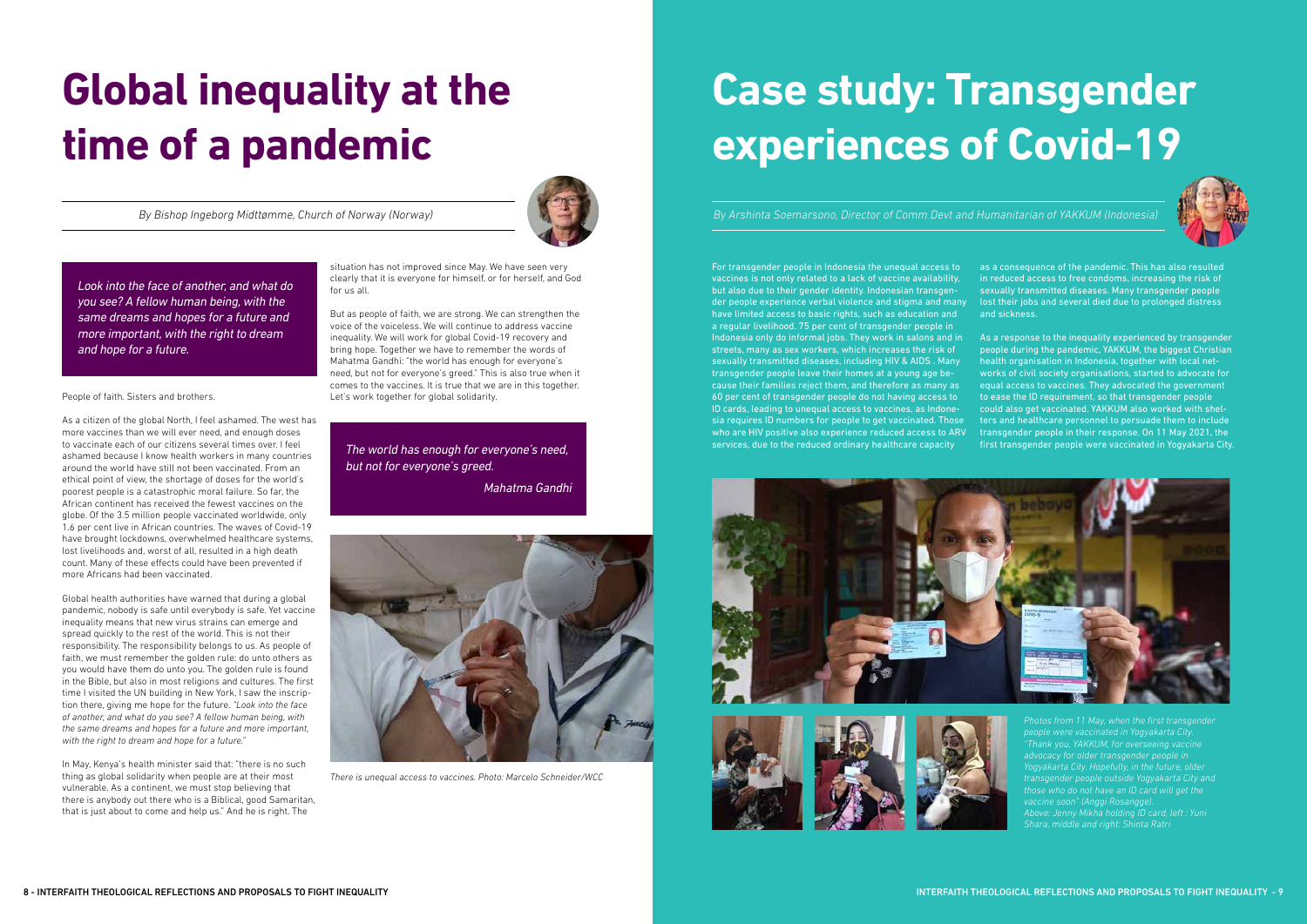- 
- 
- 
- 
- 
- 
- 

For Christians, poverty has long been a fundamental concern. In the current context, the unprecedented socioeconomic consequences of the ongoing Covid-19 pandemic have drawn the attention of churches and faith-based organisations that have responded to the intertwined health and economic crises.

Across the world, the pandemic has indeed sharpened the experience of destitution, hunger, unemployment and homelessness for a great majority of people. Yet the pandemic has not imposed economic suffering evenly on everyone. Shockingly, data from Forbes reveals that billionaires have seen their wealth expand by 68 per cent since the pandemic began, to a staggering USD 13.5 trillion, exacerbating pre-existing and already outrageous levels of inequality (Collins 2021).

Wealth appears to have received considerably less attention from Christian thinkers in more recent times. Yet, "wealth and poverty are two sides of the same coin" (Mshana 2007). The Poverty, Wealth and Ecology study process of the World Council of Churches (WCC) from 2006-2013 concluded that fighting poverty and addressing the burgeoning ecological crisis entails dealing with excessive wealth (Mshana and Peralta 2015).

Wealth has to be considered alongside poverty for a number of reasons: "They have common causes and integrally related characteristics: the ability of the rich to earn a living, for example, is the inability of the poor; the strength of the rich is the weakness of the poor. Worse still, excessive wealth is itself a cause of poverty. The drive to create a rising tide of wealth and become rich does not benefit the rich and poor alike, so that 'all boats rise.' It does not bring an end to poverty, but often exacerbates it. And by concentrating solely on poverty, attention is deflected from the rich. At most, they are seen as a possible source of a solution to poverty. They are not seen as a major part of the problem" (Taylor 2003).

The key questions relate to the origin and the use of wealth (Raiser in Peralta and Mshana, eds. 2016). Wealth becomes problematic:

#### Biblical teachings on wealth

There is no dearth of biblical teachings on wealth and these teachings are rooted in the conviction that God is the creator and great provider who promises life-in-fullness for all. According to the theologian Konrad Raiser (in Peralta and Mshana, eds. 2016):

"From the story of manna in the desert (Exodus 16) to the teaching of Jesus in the Sermon on the Mount about the lilies of the field (Matthew 6, 25ff), the Bible encourages trust in the generosity of God as the provider of all good things. Wealth is considered fundamentally as a sign of blessing from God rather than as the result of exceptional success of human work. It is to be used for the benefit of the whole community and especially for those who are unable to provide for their own needs, i.e. the poor, the widows and orphans. Trust in God's providence and blessing and willingness to share with the neighbour in the community are the basic points of orientation which determine the attitude towards wealth."

Not all wealth is admonished in the biblical tradition. Wealth can be celebrated and enjoyed, recognising that in the agricultural context of biblical times, wealth was defined in terms of family, harvests and livestock, rather than in terms of capital (Kaiser in Peralta and Mshana, eds. 2016).

- When the objective of maximising returns becomes an end in itself;
- When the social and ecological consequences of increasing gain and profit are deliberately disregarded;
- When appropriation withholds land, goods and capital from the community; and when it provocatively demonstrates excessive inequality that undermines social cohesion and respect for human dignity.

The teachings of Calvin view the poor and wealthy as part of a system, with the latter having a social obligation towards the former:

"We are taught that the rich have received more abundance on condition that they should be ministers to the poor by providing the good things placed in their hands by the goodness of God. ... When God gives someone more than he needs, he establishes him there as if he was [God's] own person ... God makes me his deputy (lieutenant) as it were;

and what honour is that? So all rich people, when they have the means to do good, are certainly there as God's deputies (officers) and carry out their duties as such – that is, helping their neighbours to live ... God shows us clearly how he wants us to serve him and by what means. We are to pay him homage with the good things he has given us in abundance; for indeed he sends us the poor as collectors (receivers) to gather in what is his" (in Dommen in Peralta and Mshana, eds. 2016).

### **Economic inequality**

*By Athena Peralta, Programme Executive for Economic and Ecological Justice, World Council of Churches*





*Private sector has a role to play to reduce inequality. The former Secretary General of The Council of Churches in Zambia, Suzanne Matale, addresses the CEO of the Investing in African Mining Indaba. Photo: Bellah Zulu/NCA.*

#### *References*

*Collins, Chuck (2021), "Global Billionaires See \$5.5 Trillion Pandemic Wealth Surge," Institute for Policy Studies, retrieved from https://ips-dc.org/global-billionaires-see-5-5-trillion-pandemic-wealth-surge/. Mshana, Rogate (2007), Linking Poverty, Wealth and Ecology: The Impact of Economic Globalization, Geneva: WCC. Mshana, Rogate and Peralta, Athena (2016), Economy of Life: Linking Poverty, Wealth and Ecology, Geneva: WCC. Peralta, Athena, and Mshana, Rogate eds. (2016), Greed Line: Tool for a Just Economy, Geneva: WCC. Taylor, Michael, ed. (2003), Christianity, Poverty and Wealth, Geneva: WCC. WCC, CWM, LWF and WCRC (2019), "Calls of the Zacchaeus Tax Campaign," retrieved from https://www.oikoumene.org/resources/ documents/calls-of-the-zacchaeus-tax-campaign.*

*WCC, CWM, LWF, WCRC and WMC (2021), "Letter to G20 finance ministers," retrieved from https://www.oikoumene.org/resources/ documents/wcc/wcrc/cwm/lwf/wmc-letter-to-g20-finance-ministers-july-2021.*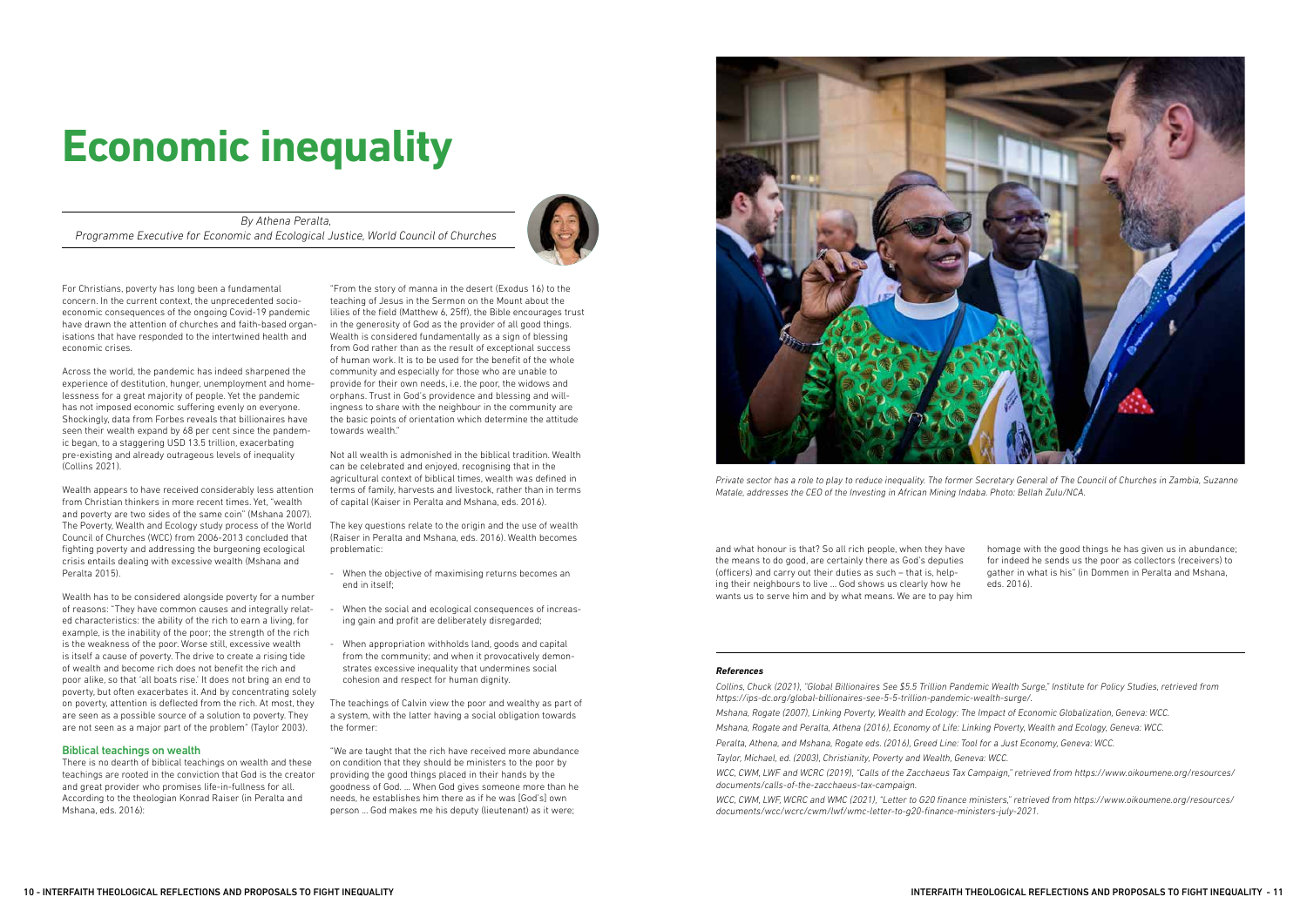



This ecumenical campaign for global tax justice finds inspiration in the biblical character of Zacchaeus, who was a tax collector for the Roman empire. In Luke 12, Jesus engenders a transformation in Zacchaeus so that he is moved to give away half of his possessions to the poor and four times as much to anyone he has cheated. The encounter with Jesus leads to repentance, reparation and justice. In a scandalously unequal world, ZacTax is about repentance for excessive or ill-gotten wealth, a redistribution of wealth in the midst of rampant poverty, and reparations for those who have been robbed and exploited and whose homes and livelihoods have been degraded.

### **The ZacTax calls for:**

- $\overrightarrow{f}$  The enactment of progressive wealth taxes at global and national levels to curb the growing concentration of wealth in the hands of an increasingly powerful few, hand-in-hand with increased public spending to stamp out poverty;
- $\sqrt{2}$ . A stop to tax evasion and avoidance by multinational corporations (MNCs) and affluent individuals;
- $\sqrt{2}$ . Progressive carbon and pollution taxes at different levels to restrain carbon emissions and meet the costs of climate change mitigation and adaptation, and reparations for climate-related loss and damage in poor and vulnerable countries;
- $\overrightarrow{f}$  Immediate implementation of a financial transaction tax on trade in equities, bonds, currencies and derivatives to curb harmful speculative activities; and
- $\sqrt{2}$ . A Covid-19 surcharge on the super-wealthy, equity and hedge funds, and multinational, e-commerce and digital corporations that are reaping even greater returns from the current crisis, to resource the critical response to the pandemic (WCC et al 2019 and 2021).

As the NIFEA letter addressed to the G20 Tax Symposium in July 2021 points out: "The pandemic shows us that people's lives and livelihoods are at stake, at a time when the life of the Earth is also under threat. Not only is tax justice at the heart of any recovery plan, it is also crucial for mitigating widening inequality and stepping up to the challenges posed by a rapidly warming climate" (WCC et al 2021).

In the Islamic tradition, justice is rooted in the restoration of balance and the redressal of disparities and unfair advantage. In operational terms, justice means, at the very least: to *Do No Harm*, and to *desire for others the good that we desire for ourselves*. This *Ethics of the Golden Rule* applies to all socio-economic transactions between Muslims, as well as between Muslims and non-Muslims.

Hence, Islamic law encourages fair trade, but denounces interest and usury. It advocates the giving up of any ill-gotten wealth gained through interest/usury and other forms of overt or covert usurious practices, including unfair trade treaties and lop-sided business deals, or the imposition of arbitrary charges or fees on financial loans or commercial obligations with no reciprocal counter-values in return. Thus, in more general terms, *riba* or usury encompasses all ill-gotten gains through unfair commercial or financial transactions.

Islam further affirms charity, liberality (*ṣadāqah*), and indeed, mutual magnanimity (*iḥsān*), as the antithesis of interest, usury and all other forms of exploitative business, and economic, monetary and financial practices and structures. Such structures, treaties and contracts are ruled as invalid (*bāṭil*) in Islamic Transactional Law (*muʿāmalah*), due to their inbuilt oppression (*ẓulm*) of the disadvantaged party. In safeguarding the public good (*maṣlaḥah*), even seemingly or formally bona fide structures are proscribed when they generate negative externalities. In enjoining repentance for the sin of usury and all other forms of exploitation and unfairness, the Qur'an clearly states: 'Oppress not and you will not be oppressed'.

Given the aforesaid ethical and moral precepts, when it comes to the issue of debt in economic terms, the following ethico-legal principles apply in practice:

1. A monetary loan offered to someone in need is a charitable act, and hence no interest is to be charged on that loan.

- 2. A debt, whether a monetary loan or a commercial obligation, is to be repaid or honoured. The creditor is encouraged to be kind in demanding payment and to give respite if the debtor is hard-pressed.
- 3. The debtor, on the other hand, is encouraged to be proactive in the repayment of the debt or honouring of the commercial obligation, when he or she has the means to do so, or as contracted, without the creditor having to chase after him for the payment.
- 4. This proscription against *riba*, or usury, applies not only to charging interest on monetary loans, but also business transactions in which unfair or unwarranted charges are imposed by one party on the other.

In more general societal terms, everyone in a healthy community is formally or informally duty-bound to one another, they are mutually indebted to one another, each owing the other, directly or indirectly, a debt of service or favour. This mutual obligation to one another by virtue of the very fact of *social embeddedness* is constantly honoured through each proactively sufficing the needs of the community. In socio-economic terms, this entails that people earn their livelihoods by promoting the livelihoods of others in the community.

Hence, the Islamic ethical and moral tradition advocates transactional laws that ensure justice, magnanimity, transparency, fairness, mutuality and equity in all commercial and monetary dealings without exception, thereby promoting an economy of right livelihood for the common good amongst all nations and peoples.

To conclude, Islam sees distributive justice in society as a function of transactional (or commutative) justice and liberality. It integrates efficiency into equity, and thus it has taken clear steps to ensure that debt or indebtedness can never be made into an instrument of oppression by the creditor towards the debtor or the indebted.

# **Debt, indebtedness and the Golden Rule**

*By Dr Adi Setia, Institute for Regenerative Livelihoods (IRL), Malaysia*

# **#ZacTax Campaign**

Addressing the foremost generational challenges of widening socioeconomic inequality and climate change, the WCC, together with the Council for World Mission, the Lutheran World Federation, the World Communion of Reformed Churches and the World Methodist Council, are calling for the ZacTax as part of the New International Financial and Economic Architecture (NIFEA) initiative.

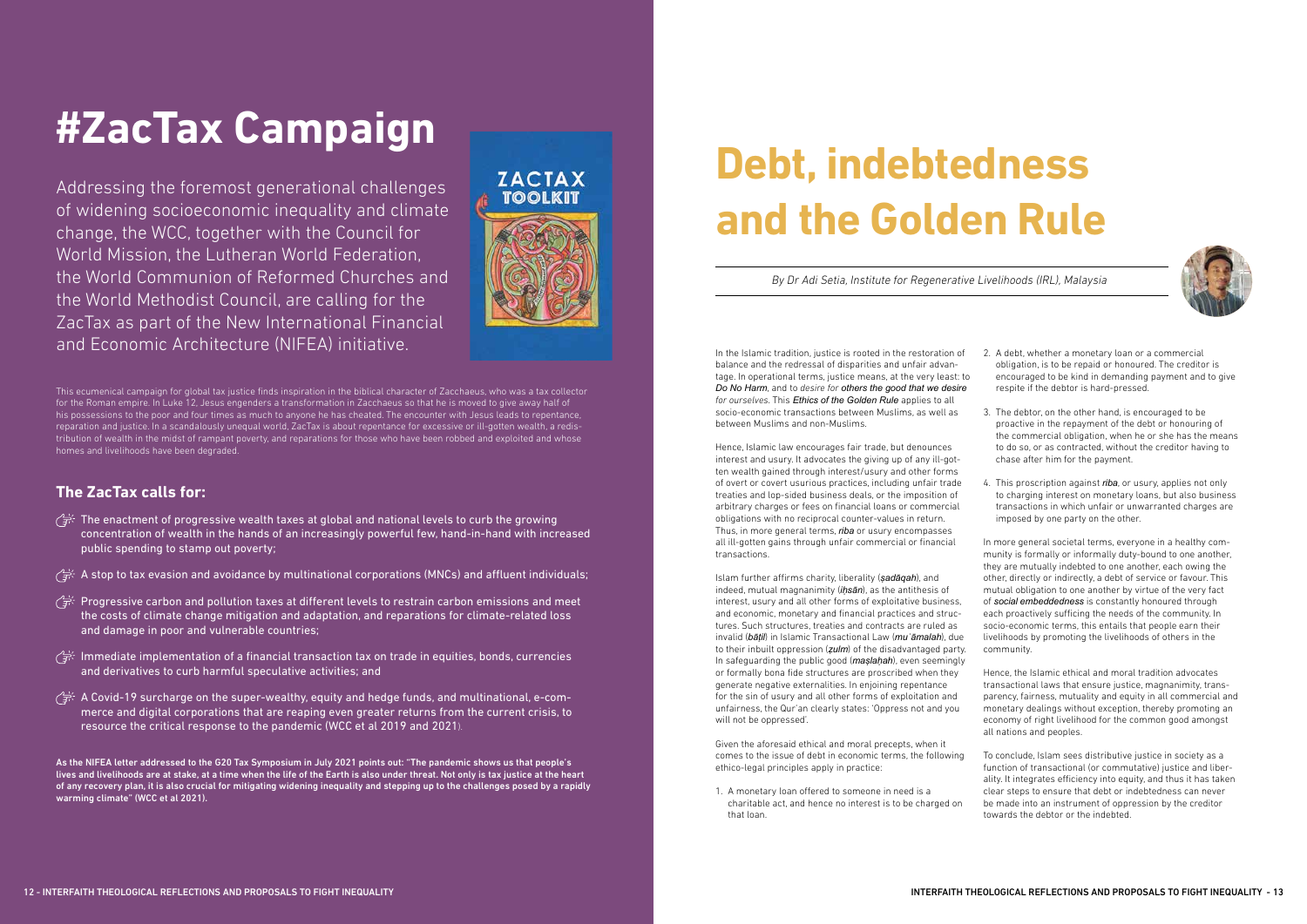Gender inequalities are based on stereotypes that relegate women to positions deprived of power and are intertwined with beliefs, attitudes and practices of discrimination. Changes are needed in the institutions that reproduce unequal power relations between women and men, such as the family, community, state, market, legal system, education, etc.

Social and cultural differences generate hierarchies and privileges, and exclusions and prejudices according to different identity intersections, in terms of gender, age, class, sexual orientation, etc. The problem is not the differences, but the social, cultural, political, economic and religious order whereby women and men are valued differently, causing privilege and oppression, and inequalities or injustices.

Poverty is a symptom of this system, in which the impoverished are personally responsible for resolving their condition within a market economy. Unpaid care work is a major systemic constraint on women's empowerment and their engagement in paid work.

Faith and theology are the inspirational energy to serve and love neighbours; but mostly will move from discourse to action; faith can be a powerful motivation to address inequalities, and provoke movements of change, to transform and overcome inequalities and injustices. Faith communities are places where religious organisations offer social networks that women can access to build strategies for mutual support. Faith-based actors work to provide material development, but also have the potential to strengthen the spiritual dimension of well-being, giving a holistic view of personal transformation.

On the other hand, religion can also be used to justify inequalities. Exclusion and discrimination based on people's social belonging, economic situation and gender identities are becoming normalised in some contexts; and sometimes these are practiced or justified in the name of religion.

Fundamentalist interpretations of religion are giving expression to violent and extremist practices using religion and faith to exclude those who do not conform with a social, economic, political and cultural order. This is limiting women's rights, their access to properties and resources, and the autonomy to decide on their sexual and reproductive life. Religion can also be a barrier to women's access to education and involvement in politics. These limitations are putting women in a vulnerable situation, bringing physical insecurity, and increasing violence and other forms of human rights

# **Overcoming gender inequalities from a faith perspective**

violations. These injustices affect the whole community and families, jeopardise well-being and obstruct development progress. Power imbalances create inequalities.

There is a need to discuss the role of religion and faith from a feminist and gender justice perspective. This will entail addressing systemic and structural practices that create barriers to the full participation of women in leadership and at all levels of decision making, and overcoming sexual and gender-based violence.

Faith and religious discourse can also play a leading role in the discussion of gender equality through positive cooperation on the redefinition of roles for women and men based on fair relations and structures that allow inclusion and participation.

The churches' practical work, which is also known as Diaconia, grounded on theological reflection, is a critical tool to dismantle the frequently dangerous connection between religion and culture that relegates women to the private sphere where violence most frequently occurs.

Gender justice is the theological tool to unveil power disparity and inequalities in the church context. Gender justice implies

the protection and promotion of the dignity of women and men who, being created in the image of God, are co-responsible stewards of creation. Gender justice is expressed through equality and balanced power relations between women and men and the elimination of the institutional, cultural and interpersonal systems of privilege and oppression that sustain discrimination.1

It is crucial to strengthen partnerships between faith and secular rights-based organisations, to enable anti-rights rhetoric based on religion to be challenged. This can then strengthen progressive voices within the interfaith community that are rooted in contextual approaches to sacred texts and influenced by liberation theologies. This is a movement to disrupt normalised patriarchal attitudes and behaviours, and promote mutual respect, dignity and human rights. This can tackle structural barriers by interrogating religious and traditional beliefs, norms and values that perpetuate gender inequalities.

*By Rev. Dr Elaine Neuenfeldt, ACT Alliance Gender Programme Manager (Switzerland/Brazil)*





*Women protesting against female genital mutilation in Siraro in Arsi, Ethiopia. Photo: Hilina Abebe/NCA.*

<sup>1</sup> From the LWF Gender Justice Policy. Available at: http://www.lutheranworld.org/content/resource-lwf-gender-justice-policy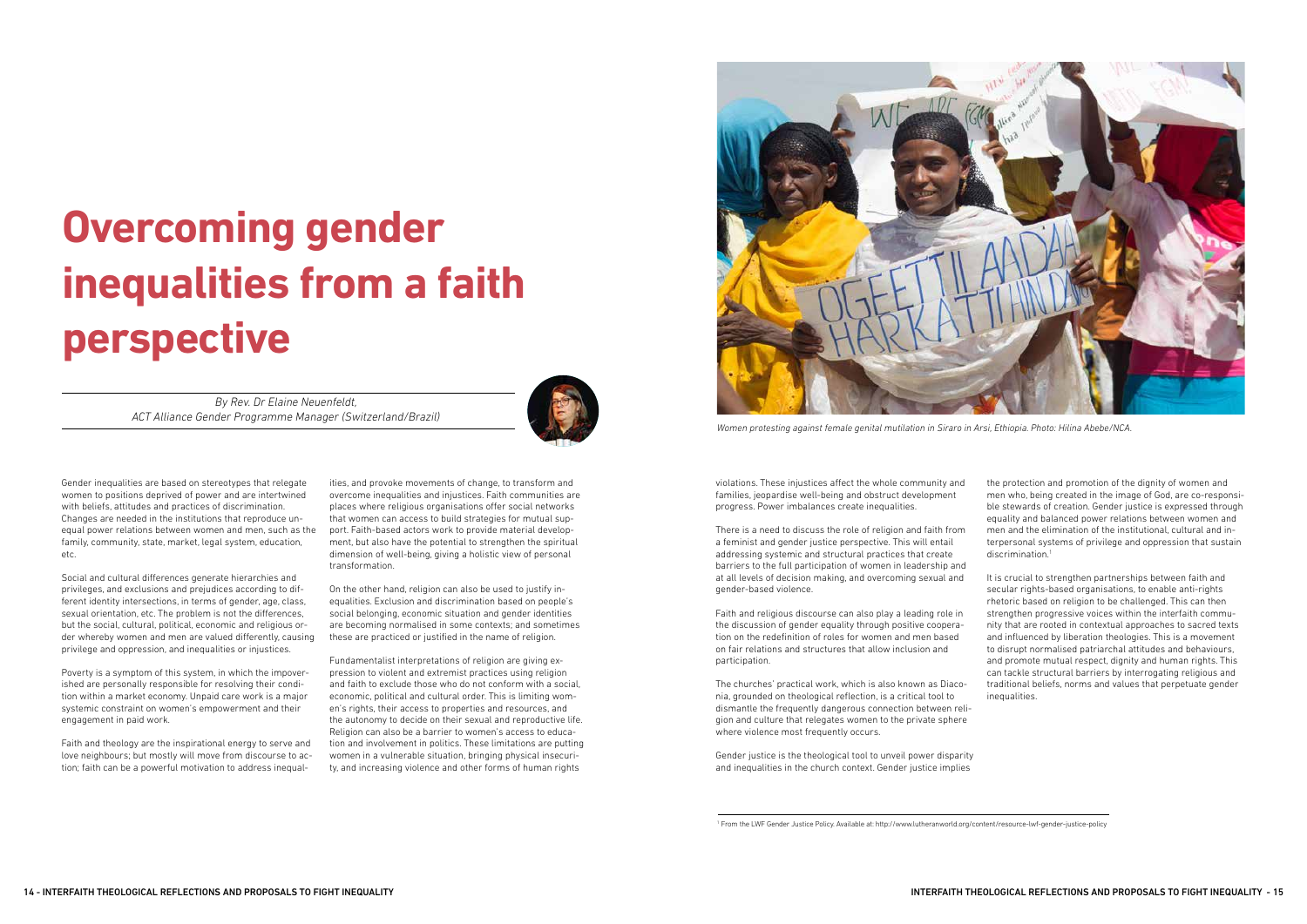Racial inequality refers to the disparities that exist in the distribution of resources, power and opportunities in which one's racial identity is used to make access to these things either easy, difficult or impossible.

Does being "white", "black", "Asian", "Caucasian", "African", "Arab", "Luo", "Hausa", "Indigenous", etc., make it easy for you to access resources, opportunities, privileges and rights, or does this identity make it difficult or even impossible for you to access these same resources, opportunities, privileges and rights? Do you think your professional competences and qualifications are only considered if someone with a different racial identity is not found for this opportunity or privilege? Racial inequality simply means that persons are

treated unequally if they do not share the same racial identity and that the basis of that treatment is primarily racial identity!

#### Diversity in the human race is not the problem

That there is one human race does not mean there are no diversities among human beings. We are all unique in our own ways. We are different or diverse in various ways. We can all see our differences. This diversity is not a problem, since it is a God-given diversity that makes us beautify the universe. There is no problem with diversity! However, the problem has been and is that "diversity" was or is being used to exclude, reject, discriminate and stereotype the other.

against other races is to deny the dignity and equality of all human beings and to reject the Image of God in every human being.

Our world is replete with this problem, as diversity or difference in race is being used to sanitise inequality, prejudice, inequity and discrimination. Our diversity does not create racial inequality; instead, some are using our diversity to create racial inequality.

### One human race created by God

As Christians, we believe that God created the one human race – with some differences or diversities – but equal in dignity and responsibility, and with equal access to resources (Genesis 1:26-28).

- $\sqrt{2}$ : Intensify education on racial equality and equity in society by mainstreaming racial justice in school, seminary and college curricula, to widen the number of people who are consciously anti-racist.
- $\sqrt{2\pi}$  Collect and share "personal survivor narratives" from persons who are survivors of racial injustice. Stories are known to appeal to the emotion and intellect of most people, as they have the power to move beyond the abstract to the reality of the practical.
- $\sqrt{\frac{1}{2N}}$  Organise capacity building workshops and training for communities to unpack their specific instances of racism and to develop context-specific responses.

#### Concluding observations

Even though racial equality is God's plan, we are descendants of a human history dominated by a legacy and effects of racial inequality in which successive empires, past and present, have sponsored theories that support racial inequality. Prophets spoke against racial inequality (Amos 9:7), showing that racial inequality was prevalent in their society, but that it was against God's plan. The Apostle Paul (Galatians 3:28) also spoke against racial profiling of persons within the early Christian movement. Racial inequality is inconsistent with the central tenets of the Christian faith, and to discriminate superior and others inferior. These deep-seated sinful ideas cannot be reconciled with the central tenets of the Christian faith, which holds that Jesus Christ died on the Cross for our salvation without regard for our physical, cultural, linguistic or ethnic differences. To be a Christian does not simply entail being non-racist, it demands being anti-racist. It is not enough to frown upon racism, since we ought to act against racism because racial inequality is symptomatic of a festering disease.

How can one's skin colour, cultural identity, ethnic background or religious affiliation be the basis upon which competence, excellence, reward, respect, care, opportunity and access to resources are evaluated or judged? We must reiterate that racial inequality is a symptom of deep-seated sinful ideas that falsely assume that differences between persons presuppose a qualitative difference that makes some people

### **Racial inequality**

*By Dr. Masiiwa Ragies Gunda, World Council of Churches programme executive for racial justice (Zimbabwe)*





*Protesters gathered outside a Carrefour store in Porto Alegre, Brazil, on 20 November 2020, the day after the brutal killing of Joao Alberto Silveira Freitas, 40, a black man, at the hands of two white security guards at that store. Photo: Marcelo Schneider/WCC.*

### **RECOMMENDATIONS TO FIGHT RACIAL INEQUALITY**